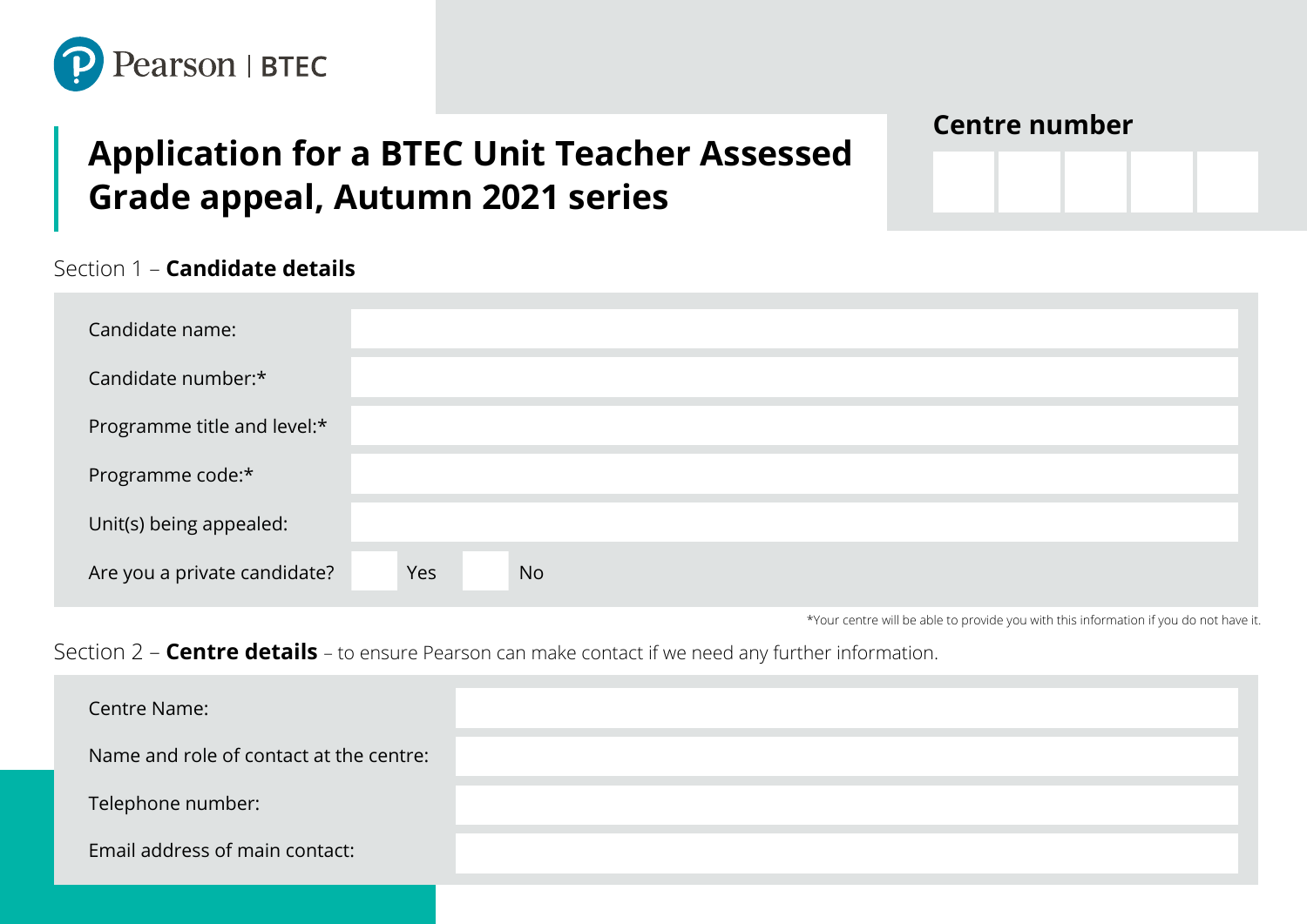

## Section 3 – **Please indicate the grounds for the appeal:**

|                | <b>Appeal type</b>                                 | <b>Tick</b> |
|----------------|----------------------------------------------------|-------------|
| $\mathbf{1}$ . | Awarding Organisation Administrative error         |             |
|                | Centre process error                               |             |
| 3.             | Centre academic judgement - selection of evidence  |             |
| 4.             | Centre academic judgement - grade                  |             |
| 5.             | Reasonable Adjustment/Special consideration appeal |             |

Section 4 – **Reason for the appeal:** – Please provide a short explanation of why you wish to appeal.